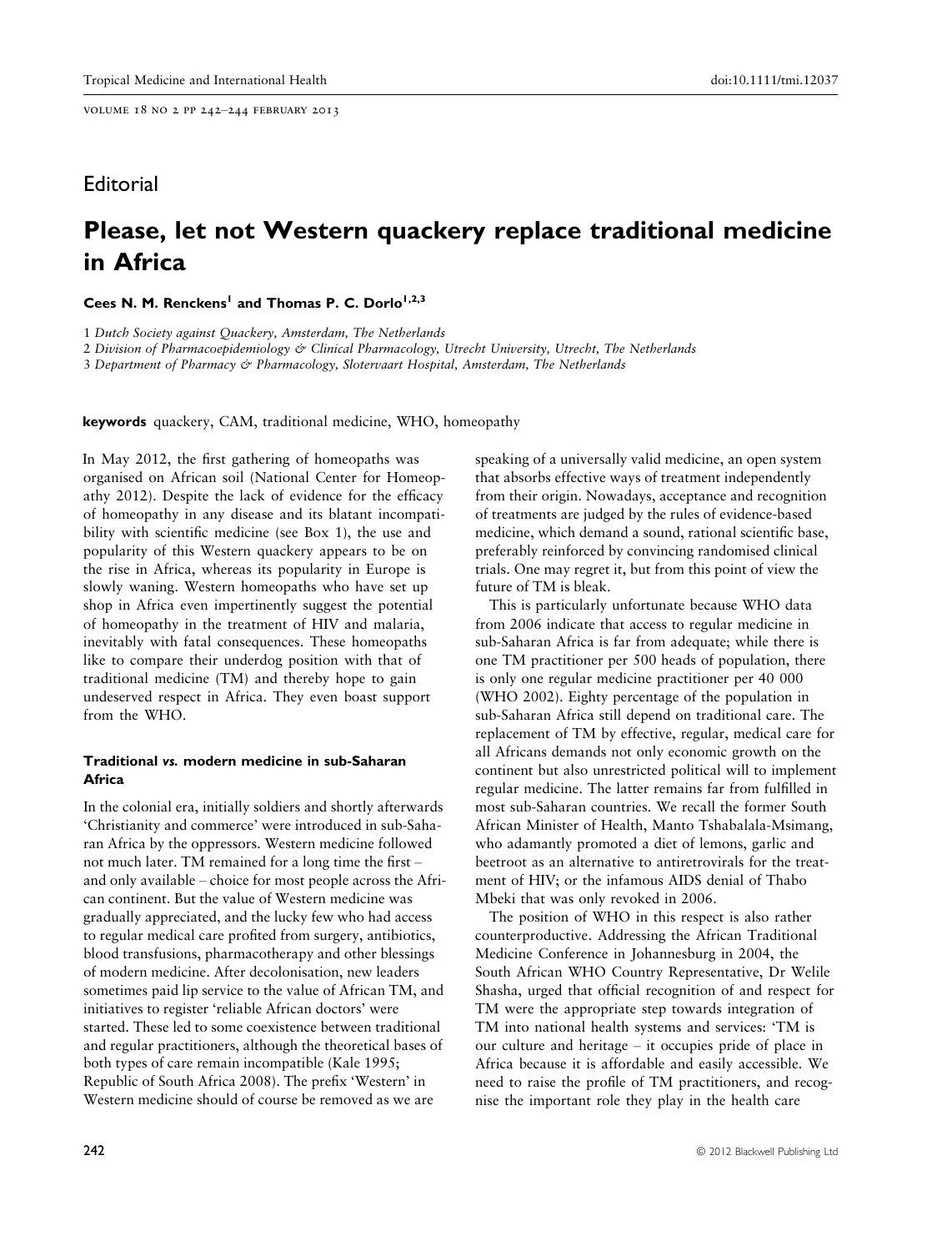delivery system.' (WHO 2004). Since then, we have not seen much improvement within WHO. In 2010, WHO Regional Director Dr. Luis G. Sambo sent a message to the conference of the Sierra Leone Traditional Healers Association in Makeni. At the conference, organised with support of WHO, he called for collaboration between practitioners of TM and modern medicine and the promotion of research, integration and collaboration between the two types of practitioners, based on 'scientific approaches and experience' (WHO Country Office Sierra Leone 2010). Shasha and Sambo were not riding their private hobbyhorses; their statements are in line with the WHO Traditional Medicine Strategy 2002– 2005 and the Beijing Declaration of 2008, which demand integrating TM into national health systems and encourage the establishment of systems for the qualification, accreditation or licensing of TM practitioners (WHO 2002, 2008).

### The import of Western quackery in sub-Saharan Africa

Because of these practical and political circumstances, a decline in TM cannot be expected within the foreseeable future, but another major threat to universal access to effective health care in sub-Saharan Africa is looming. Again, WHO is playing an important role. Since 2002, WHO has included in its definition of TM so-called 'complementary and alternative medicine' (CAM), which consists of a collection of scientifically unsound therapies that since the 1970s replaced older and more traditional forms of quackery in Western countries. Homeopathy, chiropractic, Chinese acupuncture and anthroposophic medicine gained popularity at the expense of traditional herbal medicine, magnetisers and naturopathy. Both the Strategy for 2002–2005 and the Beijing Declaration are taking TM and CAM together, and the latter notes 'that the term "TM" covers a wide variety of therapies and practices (…) and that TM may also be referred to as alternative or complementary medicine' (WHO 2008). In 2003, this WHO viewpoint on 'TM/CAM' led to a disgraceful publication on acupuncture that mentioned a number of indications in which the value of acupuncture was suggested to be proven, which was certainly not the case (WHO 2003). Among others, the indications were acute bacillary dysentery, depression, hay fever and rheumatoid arthritis! A second comparable publication on homeopathy was prepared, but after a draft version leaked out and was heavily criticised, it remained unpublished (McCarthy 2005; Renckens et al. 2005). The principles of homeopathy and why it is quackery are briefly discussed in Box 1.

### Box 1

The system of homeopathy was invented by Samuel Hahnemann in 1796, long before the rise of modern medicine and the conception of basic principles of chemistry and pharmacology. The homeopathic system is based on the doctrine of similia similibus curentur ('like cures like'), according to which a substance that causes symptoms of disease in the healthy will cure that disease in patients. Homeopathic remedies consist of infinitesimal serial dilutions of a substance, often of herbal or animal origin, which in most cases result in 'solutions' that do not contain a single molecule of the diluted substance (diluted up to  $10^{-400}$ ). Not only is the homeopathic doctrine mechanistically implausible and incompatible with modern medicine and pharmacology, there is no scientific evidence confirming any efficacy of homeopathic remedies (Ernst 2002). A pivotal meta-analysis in The Lancet demonstrated that homeopathy was as effective as placebo therapy and called for the resolute end to homeopathy (Shang et al. 2005; The Lancet 2005). The use of homeopathy, certainly in potentially fatal diseases such as malaria and HIV, must therefore be considered quackery.

Until recently, there were but few signs of the spread of CAM to Africa, and the scale on which it happens is, most probably, still limited. Nevertheless, we think that an early warning against the introduction and spread of another branch of irrational medicine is warranted. The organisation of the 1st Pan African Homeopathic Congress, which took place in May 2012 at the Kenia School of Homeopathy in Kwale, near Mombasa, signalled the gradually strengthened position and popularity of homeopathy on the continent (National Center for Homeopathy 2012). With financial support from the UK and the foundation Homeopathy for Health in Africa of British homeopath Jeremy Sherr, representatives from eight African countries attended the congress. The website of the foundation acknowledges a 'successful' Tanzanian homeopath, working in Dar es Salaam whose clinic treats more than 100 000 patients per year, 'mainly with malaria' (Homeopathy for Health in Africa 2012). It also shamelessly reports a number of cases of HIV/AIDS successfully treated by homeopathy.

Homeopathic projects are started in Malawi, Botswana, Swaziland and Ghana. The 60 participants of the congress came from Swaziland and Ghana, from Tanzania, Botswana and South Africa, from Nigeria and Kenya, from Malawi, Germany, the Netherlands and Israel, England and the USA. According to the report of